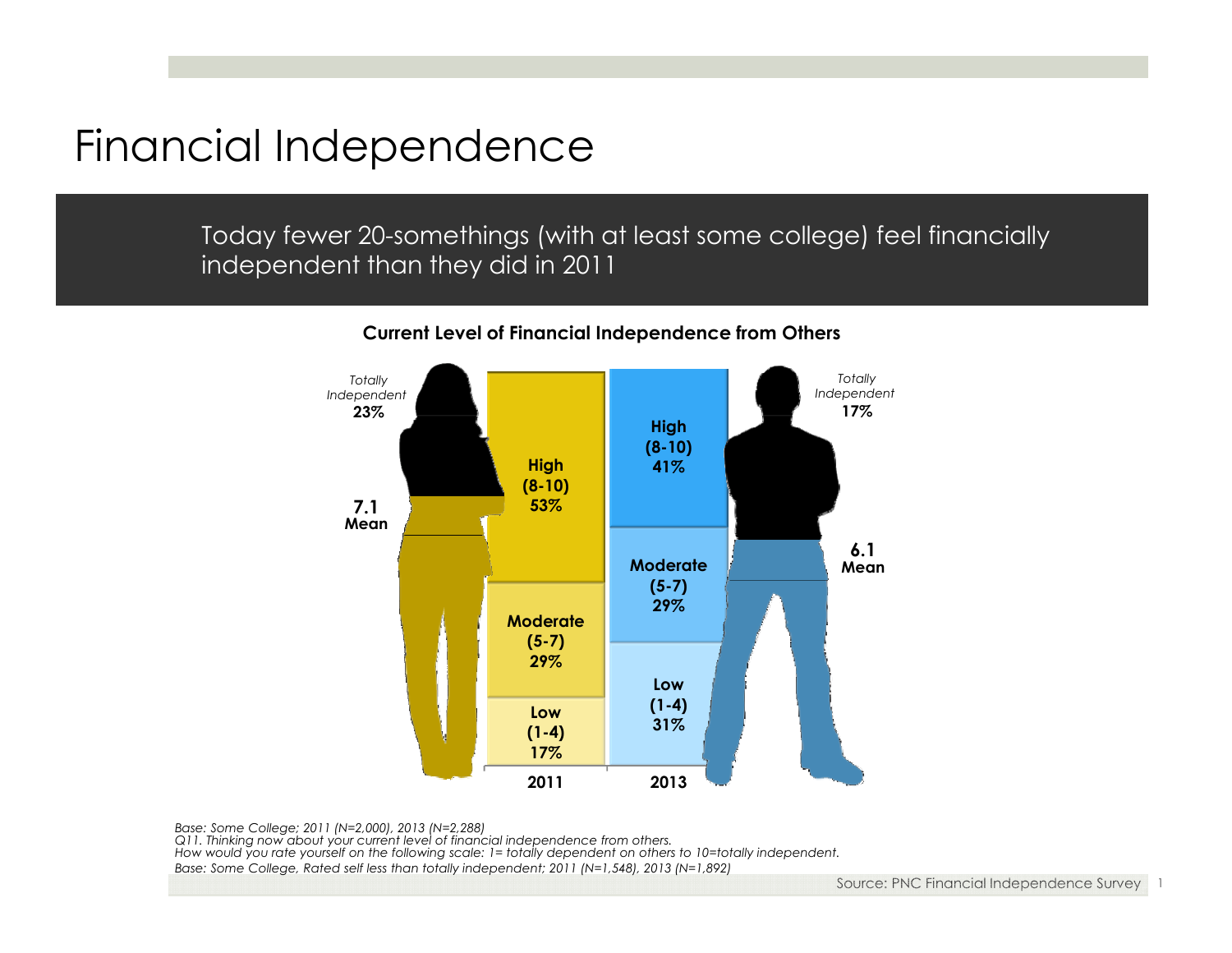## Great Expectations

The number of 20-29 year olds who rate themselves as behind in terms of their personal financial success has risen significantly since 2011. Correspondingly, fewer in 2013 than in 2011 say they are better off financially than their parents were at this age .



*Base: Age Group 20-24 (N=1,689), Age Group 25-29 (N=1,599) Q40. How would you rate yourself today in terms of your personal financial success? Q41. In comparison to your parents, how would you say you are doing financially at this same age?*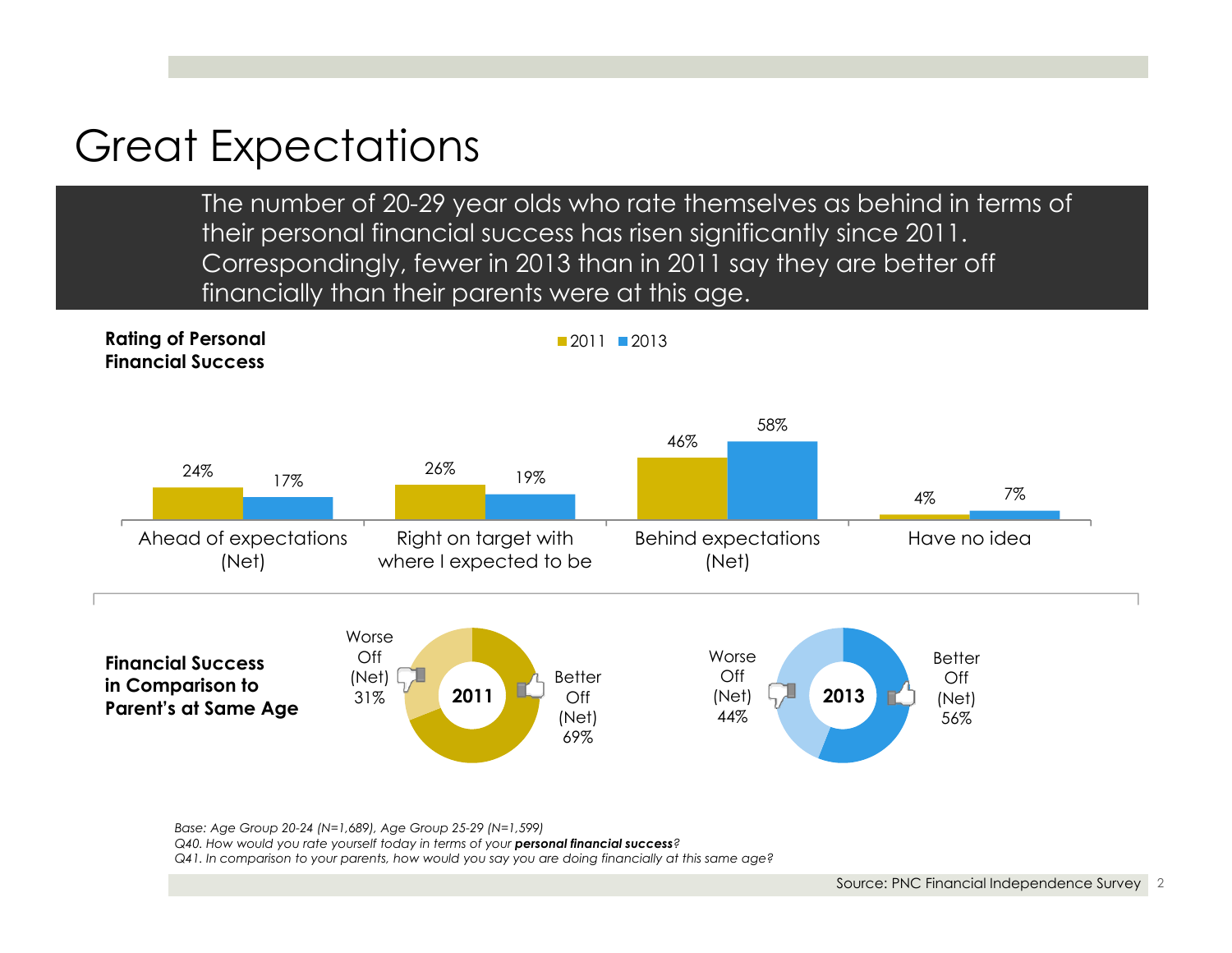## Financial Independence

Key milestones for achieving financial independence are paying living expenses, obtaining a job and living on one's own.

#### **Essential to Achieving Financial Independence...**



*Base: Total (N=3,288), Age Group 20-24 (N=1,689), Age Group 25-29 (N=1,599)*

*Q14. In your view, which of the following are essential for achieving financial independence? (SELECT ALL THAT APPLY).*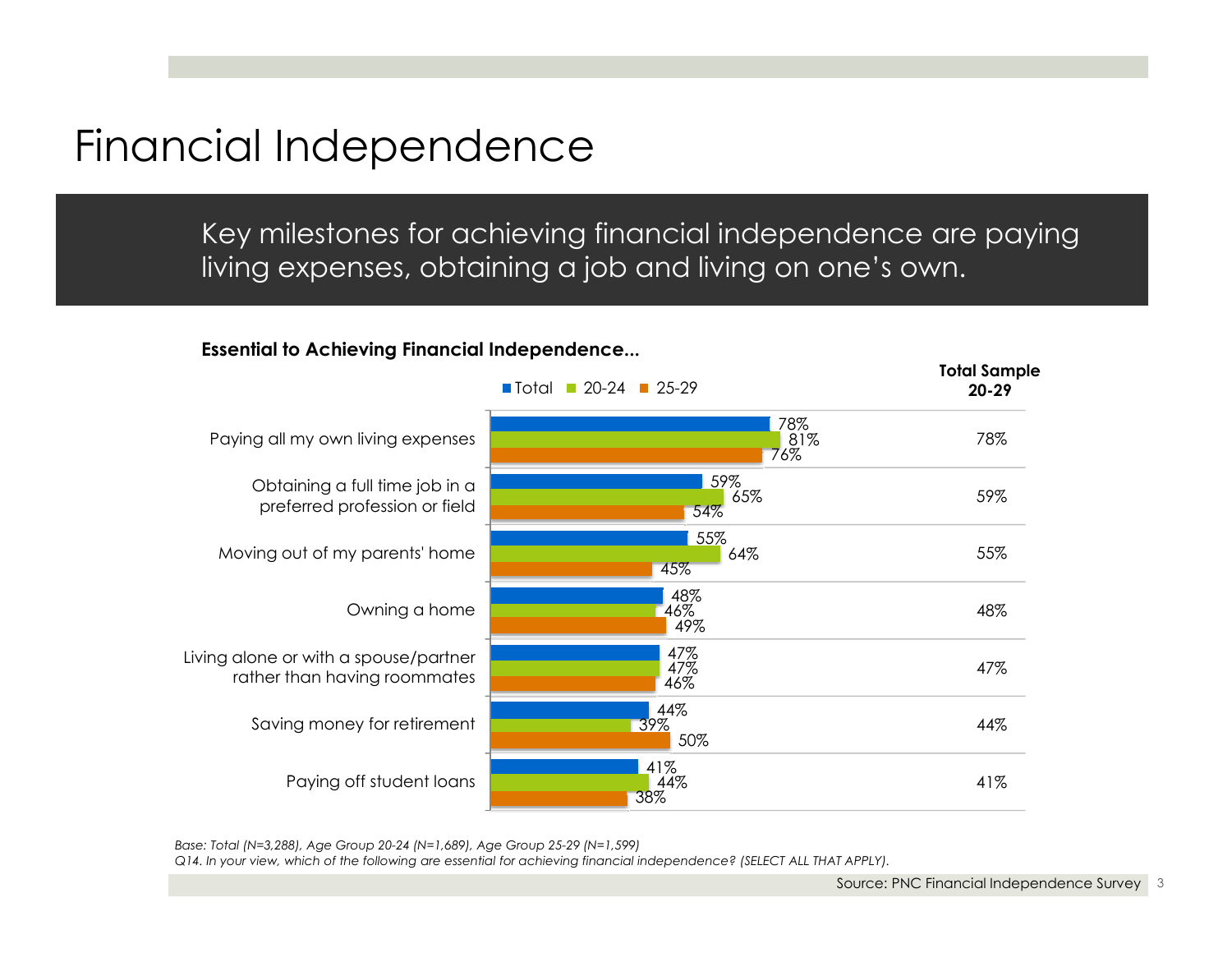# Path to Financial Independence: A Real Job

Only one third of 25-29 year olds describe their current job as an established position in their chosen field

#### **View of Current Job**



*Base: Employed Full or Part TIme; Total (N=1,891), Age Group 20-24 (N=948), Age Group 25-29 (N=943) Q16. Which one of the following best describes your view of your current job? My current job is…? Base: Total (N=3,288), Age Group 20-24 (N=1,689), Age Group 25-29 (N=1,599)*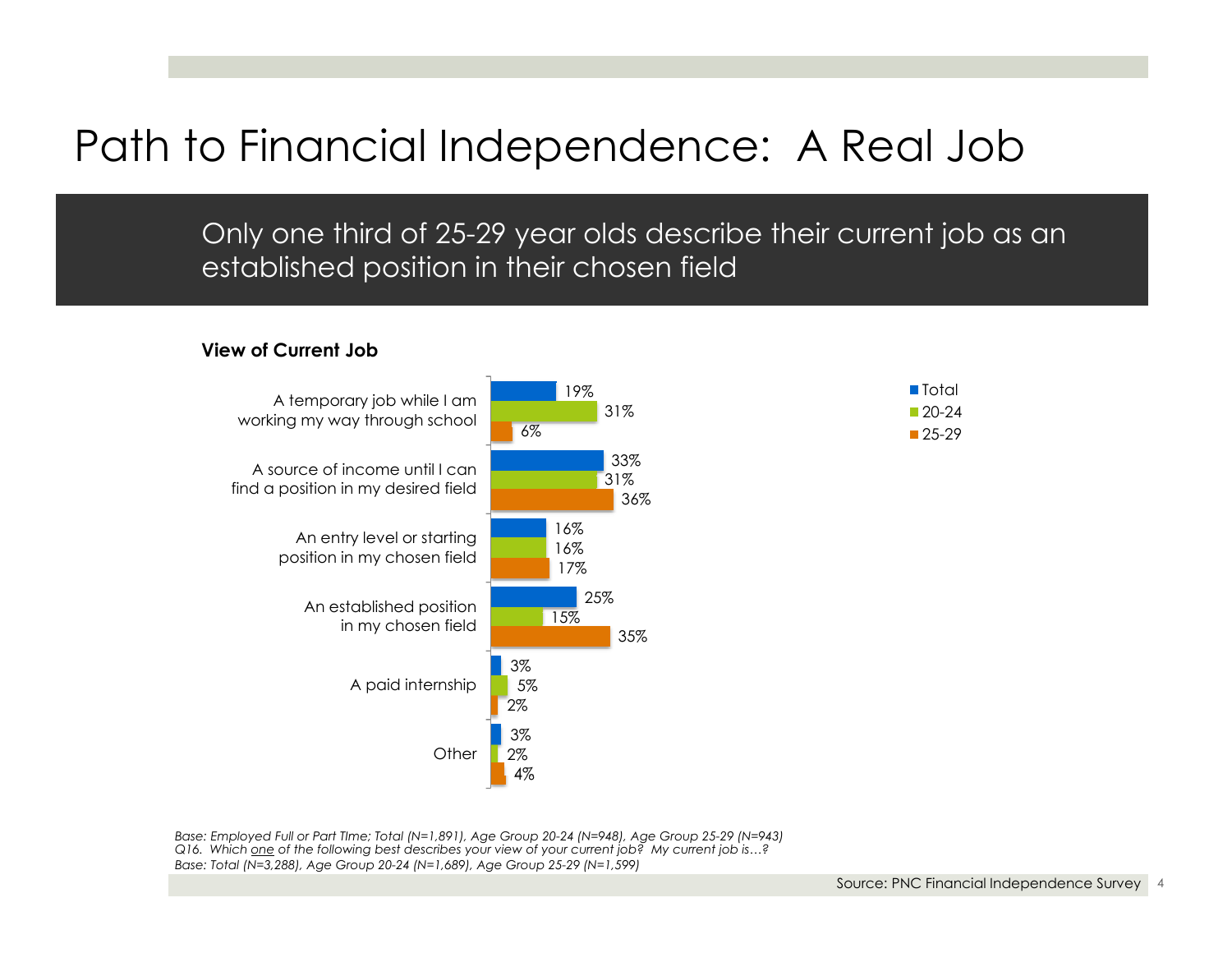# Stress Factors

Of several potential areas of stress, 20-somethings find financial issues most stressful, particularly a perceived lack of financial security.

#### **One MOST stressful area of stress in life right now**



*Base: Total (N=3,288), Age Group 20-24 (N=1,689), Age Group 25-29 (N=1,599) Q48. Listed below are several potential areas of stress. Which ONE of these do you find MOST stressful in your life right now??*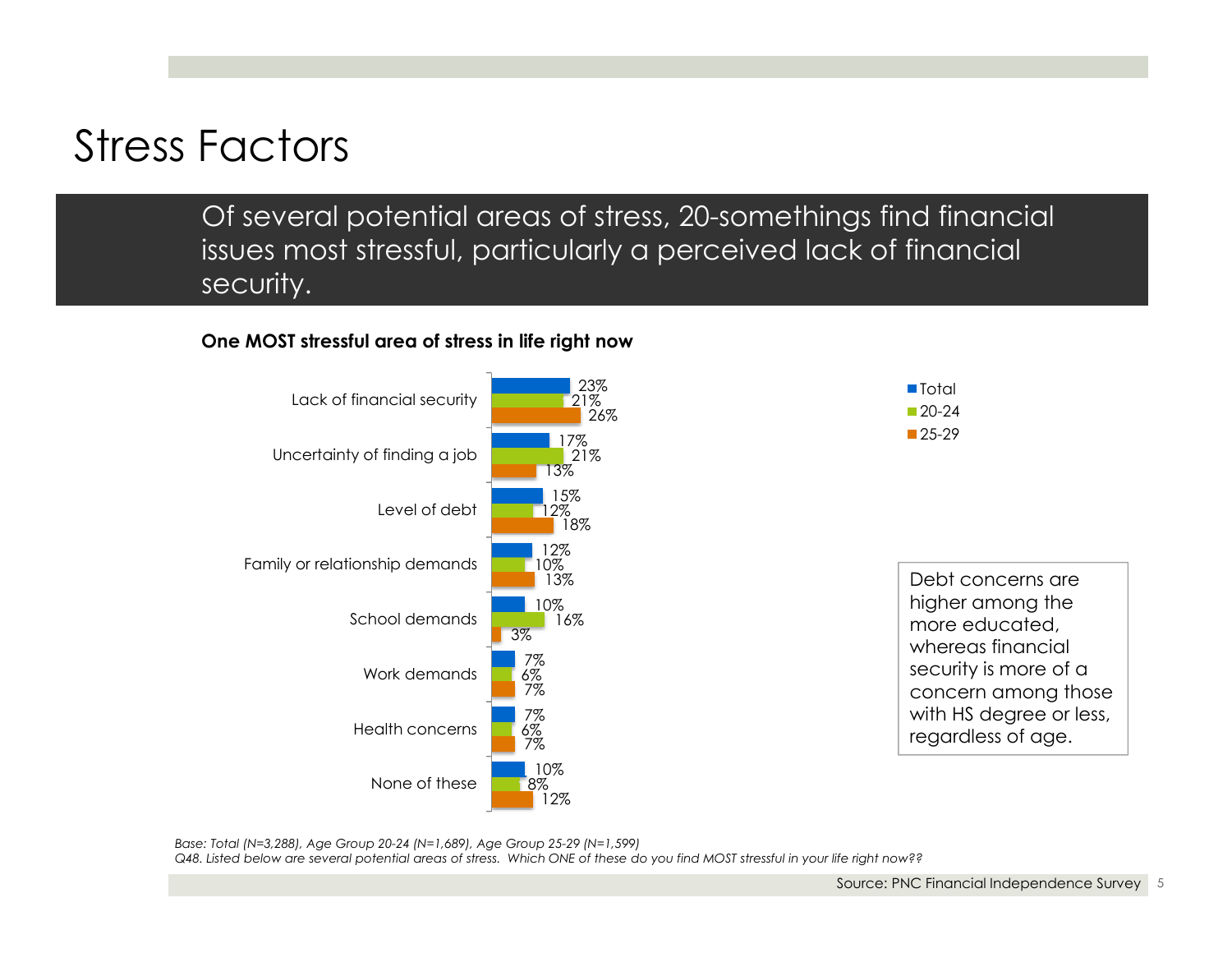# When Optimism Turns to Realism

While all 20-somethings are fairly optimistic, around 25 or 26 years of age they display somewhat less optimism about issues such as paying off debt, finding a career they love, and their general financial future.

#### **Top 2 Box (Extremely/Somewhat Optimistic)**



*Base: Total (N=3,288), Age Group 20-24 (N=1,689), Age Group 25-29 (N=1,599) Q47. How optimistic would you say you are about each of the following?*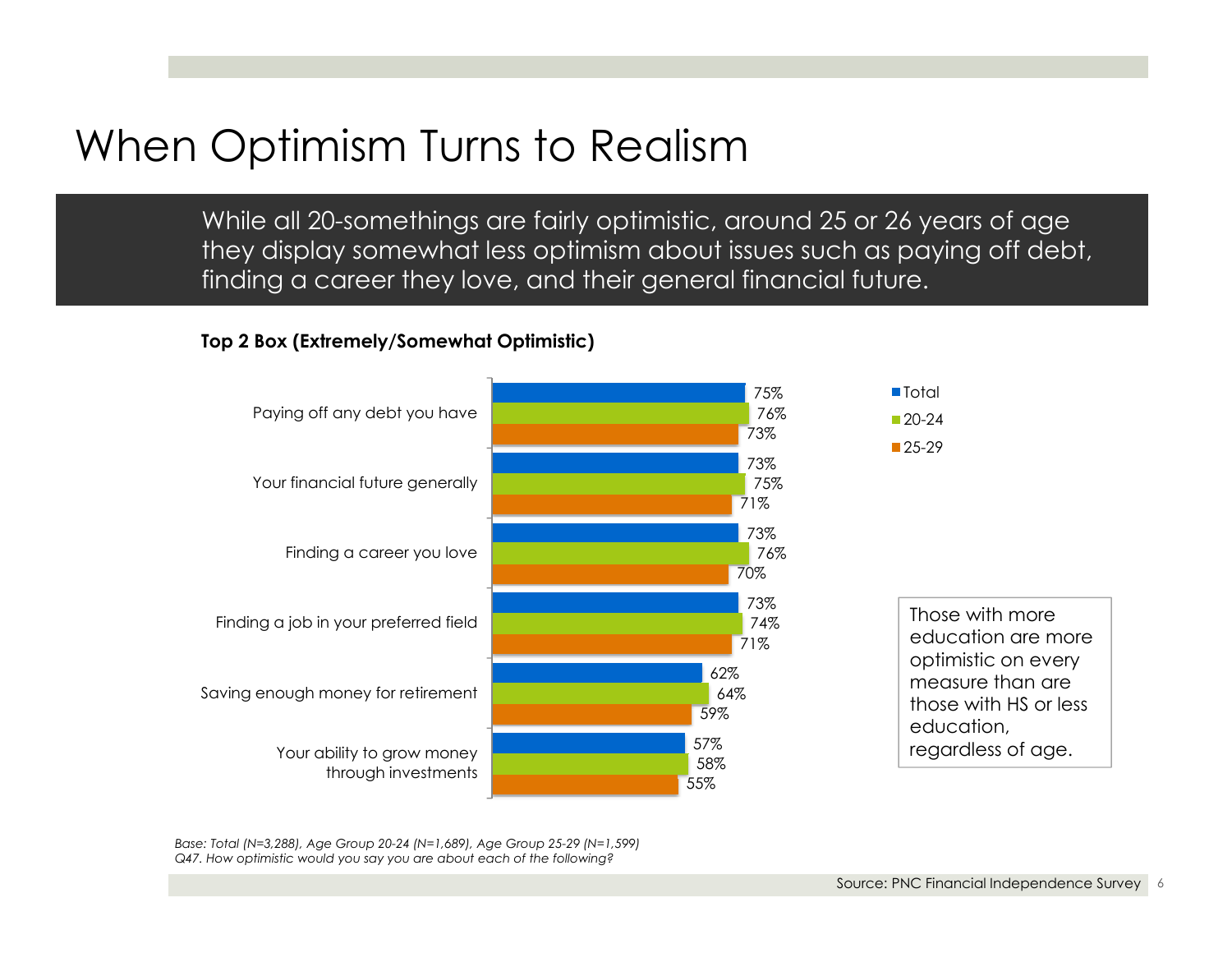## Great Expectations

Young adults in their mid to late twenties are more likely to describe themselves as behind their expectations on financial success than are 20-24 year olds.



*Base: Total (N=3,288), Age Group 20-24 (N=1,689), Age Group 25-29 (N=1,599) Q40. How would you rate yourself today in terms of your personal financial success?*